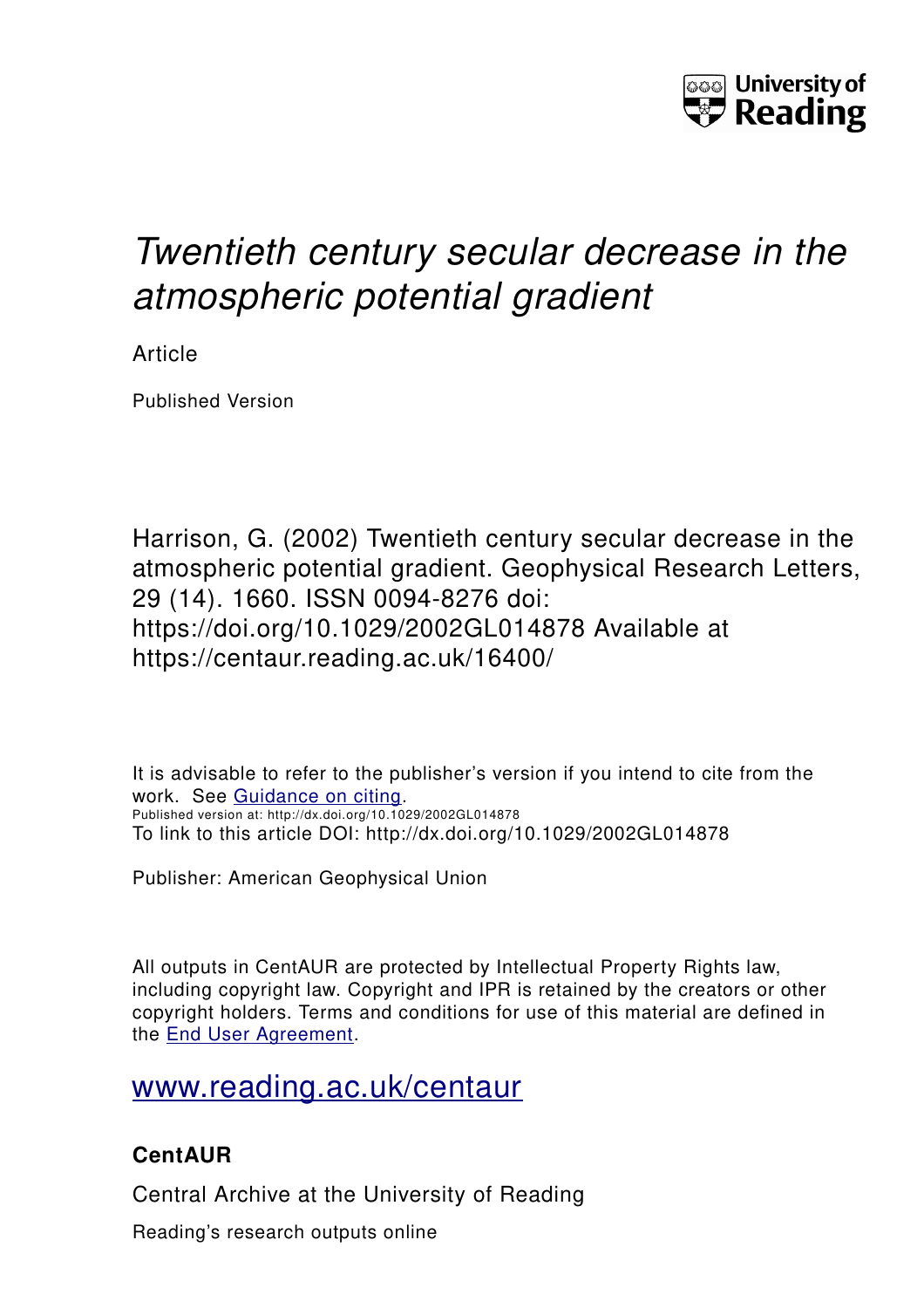# Twentieth century secular decrease in the atmospheric potential gradient

Giles Harrison

Department of Meteorology, The University of Reading, UK

Received 7 February 2002; revised 8 April 2002; accepted 23 May 2002; published 16 July 2002.

[1] Current flowing in the global atmospheric electrical circuit (AEC) substantially decreased during the twentieth century. Fair-weather potential gradient (PG) observations in Scotland and Shetland show a previously unreported annual decline from 1920 to 1980, when the measurements ceased. A 25% reduction in PG occurred in Scotland 1920 – 50, with the maximum decline during the winter months. This is quantitatively explained by a decrease in cosmic rays (CR) increasing the thunderstorm-electrosphere coupling resistance, reducing the ionospheric potential  $V<sub>I</sub>$ . Independent measurements of  $V<sub>I</sub>$  also suggest a reduction of 27% from 1920–50. The secular decrease will influence fair weather atmospheric electrical parameters, including ion concentrations and aerosol electrification. Between 1920-50, the PG showed a negative correlation with global temperature, despite the positive correlation found recently between surface temperature and  $V<sub>I</sub>$ . The 1980s stabilisation in  $V<sub>I</sub>$  may arise from compensation of the continuing CRinduced decline by increases in global temperature and convective electrification. INDEX TERMS: 3304 Meteorology and Atmospheric Dynamics: Atmospheric electricity; 2104 Interplanetary Physics: Cosmic rays; 2427 Ionosphere: Ionosphere/ atmosphere interactions (0335); 1650 Global Change: Solar variability

### 1. Introduction

[2] Current in the atmospheric electrical circuit (AEC) arises from charge-separation in thunderstorms [MacGorman and Rust, 1998], causing a vertical potential gradient (PG) in non-thunderstorm (fair weather) zones. The lower conducting layer of the ionosphere, the electrosphere, establishes a global equipotential region, Figure 1. The surface PG in fair weather conditions represents a fraction of the ionospheric potential  $V<sub>I</sub>$ , and is a measure of the electrical activity of global thunderstorms. In fair weather with no local effects, the diurnal cycles in surface PG and ionospheric potential  $V<sub>I</sub>$  are similar, resulting from the diurnal cycle in global thunderstorm activity [Whipple, 1929]. The diurnal variation was identified in oceanic PG measurements during voyages of the research vessel Carnegie in the 1920s: it is a characteristic global signature in atmospheric electrical measurements. Kelvin established surface PG measurements in 1861 at Kew Observatory, London [Everett, 1868], and permanent observatories were opened by the UK Meteorological Office at Eskdalemuir, Scotland  $(55^{\circ}19'N, 3^{\circ}12'W)$  in 1908 and at Lerwick, Shetland  $(60°8'N, 1°11'W)$  in 1926. The latter two observatories

Copyright 2002 by the American Geophysical Union. 0094-8276/02/2002GL014878\$05.00

were remote from sources of pollution and regularly showed the Carnegie variation, with rigorous criteria consistently applied to identify the fair weather periods [Harrison, 2002]. Hourly measurements of PG ceased at Eskdalemuir and Lerwick in 1981 and 1983 respectively.

#### 2. Prolonged Decrease in Potential Gradient

[3] A remarkable feature of both observatories' measurements [Dobson, 1914; HMSO, 1912; Watson, 1928; HMSO, 1965; UKMO, 1983] is the previously unreported and prolonged downward trend in the PG from 1920 to 1980, although the  $1951 - 70$  data was affected by nuclear weapons testing [Pierce, 1972]. Removing the 1951– 70 data, the two observatories' annual fair weather PG averages 1927– 1981 have a correlation coefficient  $r = 0.48$ , with a probability P of chance correlation  $\leq 2 \times 10^{-5}$ . This suggests a common origin to the decline. A downward trend at Lerwick is particularly surprising, as wind directions from northern Europe frequently [Hamilton, 1965] increased the Lerwick PG. Any common origin for the longterm decrease would have to dominate such local effects.



Figure 1. Simplified global atmospheric electric circuit. Thunderstorms separate electric charge, generating a current flowing through an upper atmosphere coupling resistance  $R_c$ to the lower ionospheric conductive region, the electrosphere. The ionospheric potential  $V<sub>I</sub>$  drives a vertical current in the fair weather region of the circuit, through the electrical resistances of the free troposphere  $R_{\text{FT}}$  and the boundary layer  $R_{BL}$ . The measured surface potential gradient (PG) arises from the potential developed across the near-surface resistance,  $R_s$ .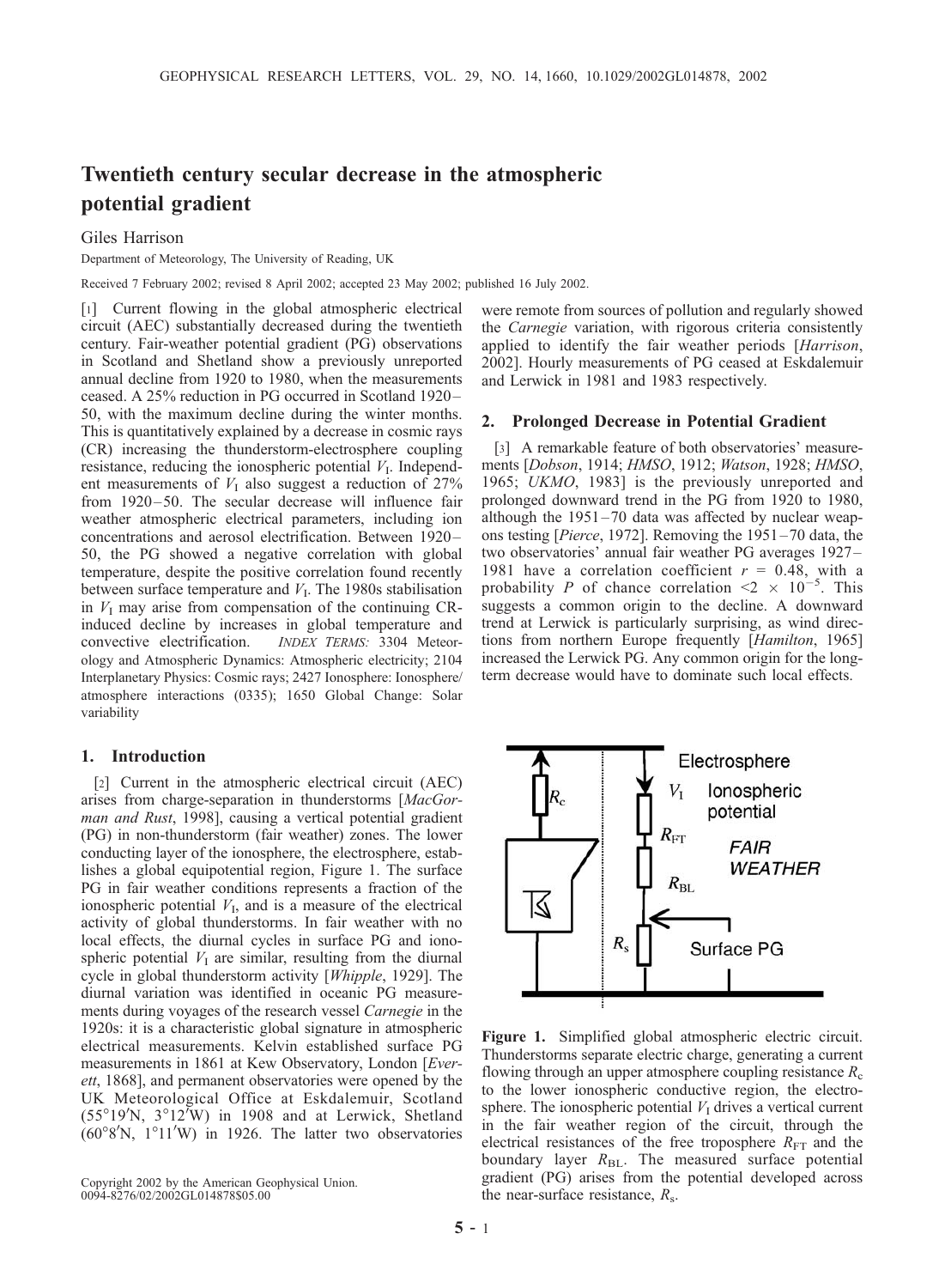

Figure 2. (a) Annual averages of fair weather surface PG, measured at Eskdalemuir, Scotland. (The dotted line marks low PG measurements resulting from ionisation caused by atmospheric nuclear tests.) (b) Global surface temperature anomalies, with respect to the 1960–1990 mean [Peterson and Vose, 1997]. (c) Variations of the cosmogenic isotope Be-10 deposited in the Greenland ice core [Beer, 2000]. (d) Ionospheric potential measurements [Markson, 1985], (squares and triangles) with a trend line estimated. The trend line has been fitted to selected 1956–1970 measurements (squares). (The *Explorer II* result from 1935 was not used in the statistical fit: the point's error bars represent typical variations in the contemporary annual averages of conduction current.)

[4] Figure 2a shows the longer Eskdalemuir fair weather PG time series, from 1911 to 1981. For the period 1920– 50 before the weapons testing data gap, the Eskdalemuir PG decreases at  $2.2 \text{ Vm}^{-1} \text{ yr}^{-1}$ , with a total PG decrease 1920 – 50 of 25%. The decrease occurs in all months, but the decline is greatest during the seasonal PG maximum [Israel, 1973], averaging 4.0  $\text{Vm}^{-1}$  yr<sup>-1</sup> in February. Between 1920 and 1950, the annual average numbers of fair weather days selected were  $84 \pm 3$  (Lerwick) and  $97 \pm 16$ (Eskdalemuir). Eskdalemuir showed little seasonal variability in its number of fair weather days, but Lerwick had the majority of its fair weather days (33) in the summer months (June, July and August). The summer data at Lerwick shows a decline of  $1.4 \text{Vm}^{-1} \text{ yr}^{-1} (17\%)$  from 1920–50.

## 3. Possible Causes of the Potential Gradient **Decrease**

[5] There are several possible causes for the decline in surface PG including (1) calibration drift in the instruments, (2) local effects causing changes in PG and (3) global changes in the AEC. (1) is most unlikely because of careful standardisation [Anon, 1955]. Site and instrument changes were comprehensively reported in the official Observatory Year Books, published annually 1922-1965 [HMSO, 1965]. Other than identifying the nuclear weapons period, no systematic effects were found and no land use changes are apparent. (2) could arise from aerosol or ionisation changes. Air conductivity is increased by ionisation and decreased by cloud or aerosol particles, changing the nearsurface resistance  $R_s$ : surface PG therefore varies inversely with the local air conductivity. Substantial increases in atmospheric ionisation from weapons testing and the nuclear industry only began after 1950 [Harrison and ApSimon, 1994], so are not responsible. If the PG decrease arose from aerosol changes, a decrease in aerosol concentration would be required. There is, however, good evidence of an increase in boundary layer particle number concentration. Synoptic meteorological data from Eskdalemuir independently show a decrease in the frequency of days with good visibility [HMSO, 1950] and air conductivity measurements in northern hemisphere marine air from 1910– 1968 decrease by 32%, 1920– 1950 [Cobb and Wells, 1970]. A steady local increase in air conductivity is therefore unlikely.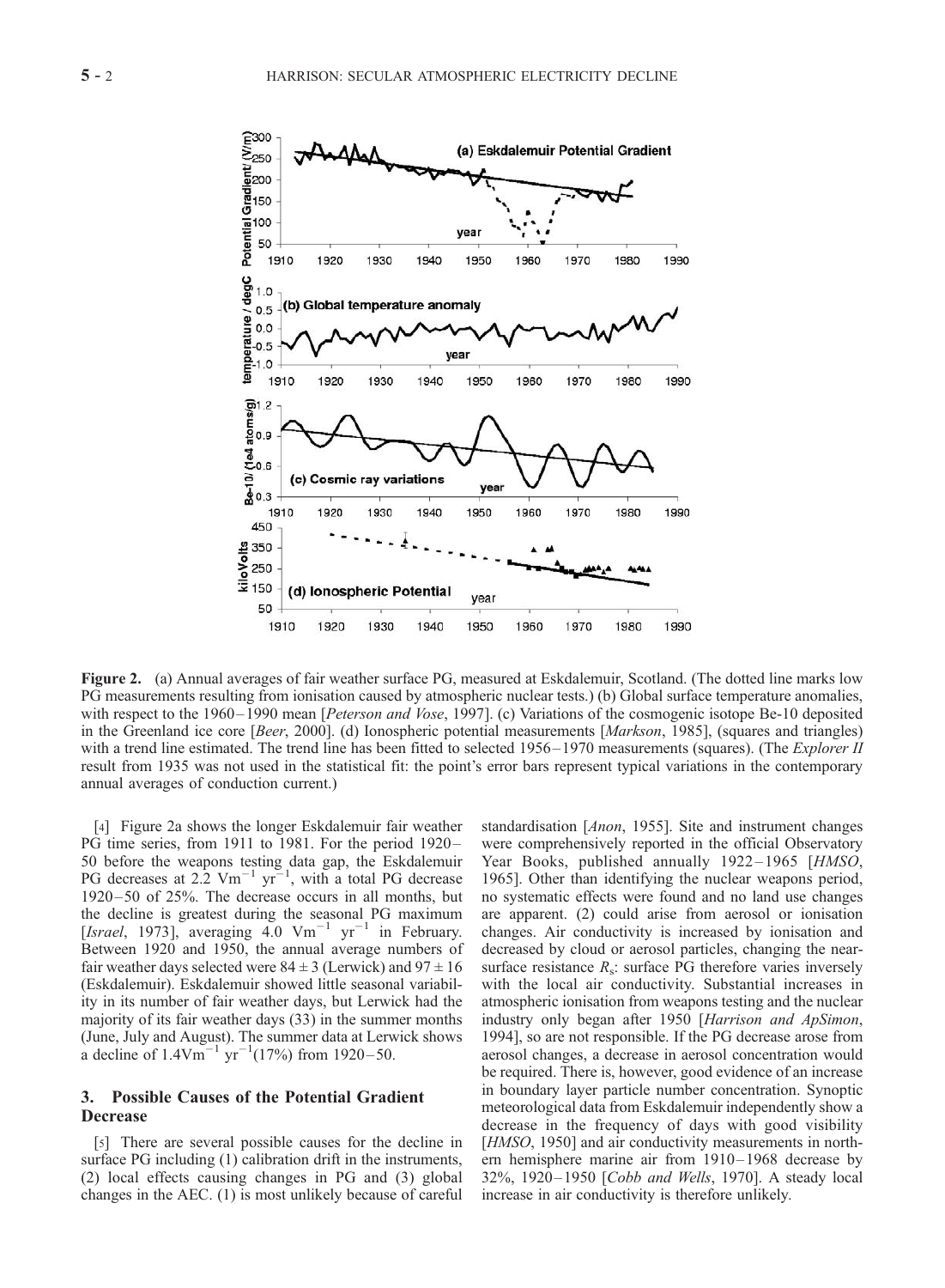

Figure 3. Eskdalemuir potential gradient (volts/metre) 1920 – 50 compared with the deposited cosmogenic isotope Be-10 (atoms/gramme) in the Greenland ice core, during the period of PG decrease from 1920–50.

[6] A globally-induced change in electrification (3) would result from a decline in current flowing in the AEC. This could arise from either a decrease in charge generation from tropical convective thunderstorms, or a reduction in the thunderstorms' electrical output associated with a change in the thunderstorm-electrosphere resistance  $R_c$  [*Markson*, 1981]. A measure of global electrification is the ionospheric potential  $V<sub>I</sub>$ . Studies of recent changes in surface temperature [Price, 1993] show a considerable sensitivity of  $V<sub>I</sub>$  to global temperature (20% increase in  $V<sub>I</sub>$ for a 3K change in global temperature): global temperature anomalies using land stations [Peterson and Vose, 1997] are plotted for comparison in Figure 2b. There is a negative correlation between the Eskdalemuir PG and global surface temperature anomalies for 1920–50 ( $r = -0.55$ ,  $P < 0.002$ ). It indicates that the PG decreased as the global temperature increased. This is surprising, given the usual assumption of increased thunderstorm activity associated with global warming. Surface temperature changes alone therefore cannot explain the long-term decrease in atmospheric electrification.

## 4. Secular Cosmic Ray Decrease and the Atmospheric Electrical Circuit

[7] Global thunderstorm charge-exchange maintains the ionospheric potential  $V<sub>I</sub>$ , but a small modulation in  $V<sub>I</sub>$  occurs from cosmic ray (CR) variations. A 15% increase in  $V_I$  for a 10% increase in neutron count rate at Mt Washington has been associated with changes in  $R<sub>c</sub>$  occurring above tropical thunderstorms [Markson, 1981]. A secular change in CR may therefore be consistent with a PG decrease by a similar mechanism. There are no direct measurements of CR as a continuous time-series from 1920–50, but cosmogenic isotope Beryllium-10 in Greenland ice cores [Beer, 2000] indicates a global CR reduction. The reduction in Be-10 from  $1920 - 50$  is  $34\%$ , Figure 2c. The solar cycle modulation in Figure 2c is principally due to the high latitude effects: modulation of CR at low latitudes, where the AEC would be influenced, is therefore considerably reduced as only higher energy cosmic rays penetrate. Although the ice core was extracted at  $65^{\circ}$ N, high latitude cosmic ray decreases could not directly reduce the Eskdalemuir PG, as  $R_s$  and the PG would increase. (This direct effect is apparent from a weak inverse correlation between CR and the detrended Eskdalemuir PG data.) A CR reduction can therefore only cause a decline in surface PG by decreasing the current flowing in the AEC. The maximum CR effect would be expected when the major global thunderstorm area migrates away from the geomagnetic equator, permitting sufficient atmospheric CR penetration to modulate  $R<sub>c</sub>$ . This explains the maximum Eskdalemuir decrease during the northern hemisphere winter, when the African thunderstorm generator is considerably south of the geomagnetic equator.

[8] An estimate of the cosmic ray change to the AEC can be found from the CR changes at Mt Washington [*Markson*, 1981]. The Be-10 deposited results from a combination of direct local deposition and atmospheric transport of Be-10 produced globally, in approximately equal proportions [Beer, 2000]. The predicted decrease in ionospheric potential 1920–50, assuming the same sensitivity of 1.5 to the 17% global CR change, would be 26%. This is comparable with the PG decrease observed at Eskdalemuir (25%).

[9] There is some experimental evidence for a decline in the ionospheric potential. Direct measurements began in 1956, with a decrease in  $V_1$  reported [Markson, 1976] between 1956 and 1974. Anomalously high values of  $V<sub>I</sub>$  occurred in 1961 and 1964, probably associated with reduction of  $R_c$ arising from stratospheric nuclear weapon ionisation. (The surface ionisation from atmospheric weapons testing decreased the PG. This, and effects of the 1961 –62 testing moratorium, are apparent in the dotted region in Figure 2a). Figure 2d shows the  $V<sub>I</sub>$  values [*Markson*, 1985], from soundings corrected using the Carnegie diurnal variation. The 1961– 64 anomalies are plotted as triangles. Since the mid-1970s,  $V<sub>I</sub>$  stabilised and now has a typical value of 250kV [*Markson and Price*, 1999]. This suggests that the  $V<sub>I</sub>$  response to the continued CR reduction became dominated by a different effect. Using only the non-nuclear testing 1956– 70 values when the trend is apparent (plotted as squares), the trend in  $V_1$  was  $-3.8$  kV.year<sup>-1</sup>. This would correspond to a 27% reduction in  $V_1$  1920–50. Although not used in fitting the trend, this rate of reduction is corroborated by an early ionospheric potential measurement found by the 1935 Explorer II stratospheric balloon ascent [Israel, 1973]. The 1920–50 CR-induced reduction in  $V_I$ , measured  $V_I$  trend, and surface PG trend are therefore all quantitatively consistent.

[10] Figure 3 shows a regression between the Eskdalemuir PG and cosmogenic Be-10. There is a statistically significant relationship, with correlation between PG (1920–50) and Be-10 of  $r = 0.56$  ( $P < 0.0013$ ). If the additional data from the post-weapons period  $(1971-81)$ is included, the PG-Be-10 correlation is increased further  $(r = 0.68, P < 1 \times 10^{-5})$ , indicating a continued decline through the  $1951-70$  data gap.

#### 5. Discussion

[11] It is clear that there has been a reduction in the atmospheric PG 1920– 1970, which is quantitatively asso-